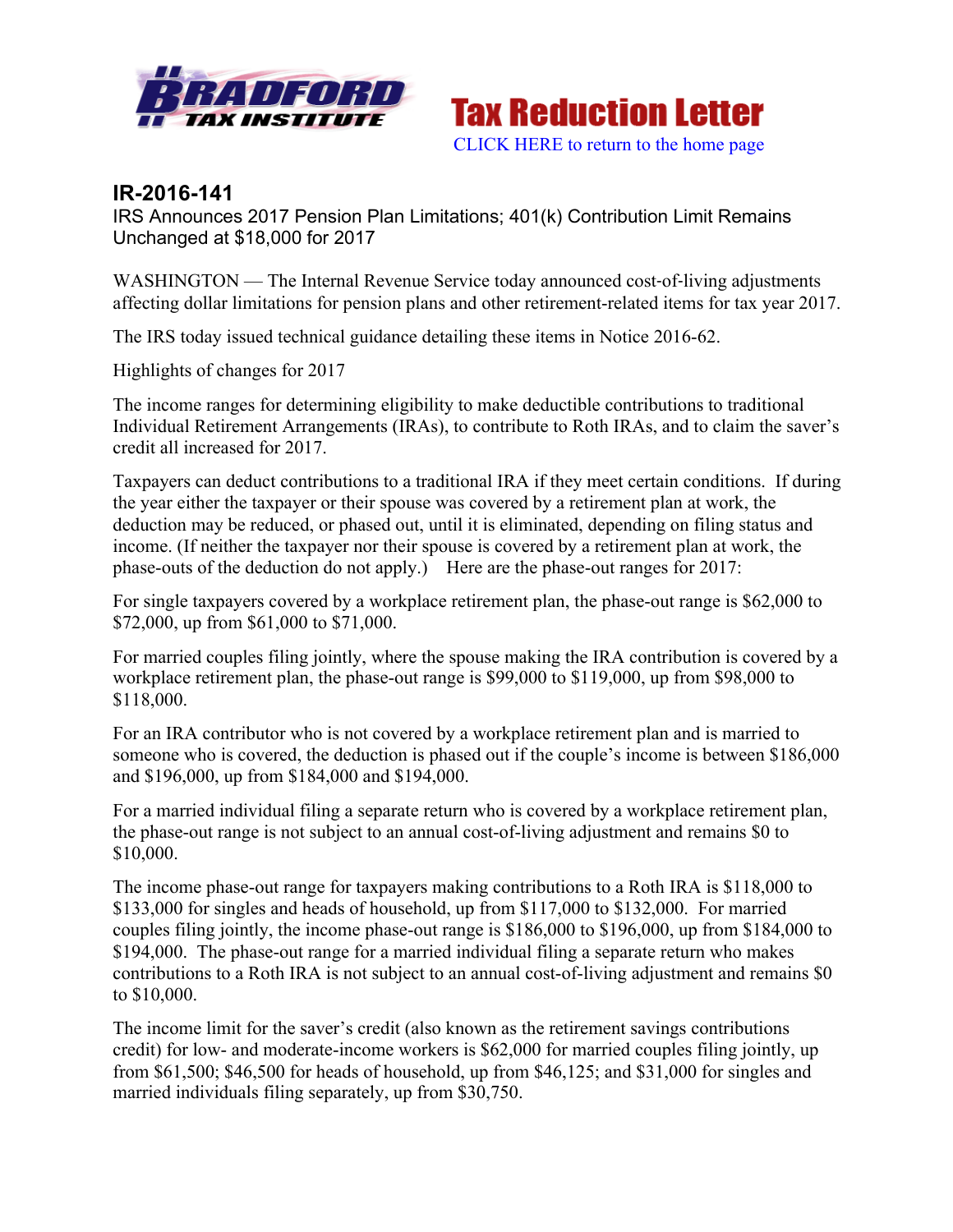Highlights of limitations that remain unchanged from 2016

The contribution limit for employees who participate in 401(k), 403(b), most 457 plans, and the federal government's Thrift Savings Plan remains unchanged at \$18,000.

The catch-up contribution limit for employees aged 50 and over who participate in  $401(k)$ , 403(b), most 457 plans, and the federal government's Thrift Savings Plan remains unchanged at \$6,000.

The limit on annual contributions to an IRA remains unchanged at \$5,500. The additional catchup contribution limit for individuals aged 50 and over is not subject to an annual cost-of-living adjustment and remains \$1,000.

Detailed description of adjusted and unchanged limitations

Section 415 of the Internal Revenue Code (Code) provides for dollar limitations on benefits and contributions under qualified retirement plans. Section 415(d) requires that the Secretary of the Treasury annually adjust these limits for cost‑of‑living increases. Other limitations applicable to deferred compensation plans are also affected by these adjustments under Section 415. Under Section 415(d), the adjustments are to be made following adjustment procedures similar to those used to adjust benefit amounts under Section 215(i)(2)(A) of the Social Security Act.

Effective January 1, 2017, the limitation on the annual benefit under a defined benefit plan under Section  $415(b)(1)(A)$  is increased from \$210,000 to \$215,000. For a participant who separated from service before January 1, 2017, the limitation for defined benefit plans under Section  $415(b)(1)(B)$  is computed by multiplying the participant's compensation limitation, as adjusted through 2016, by 1.0112.

The limitation for defined contribution plans under Section  $415(c)(1)(A)$  is increased in 2017 from \$53,000 to \$54,000.

The Code provides that various other dollar amounts are to be adjusted at the same time and in the same manner as the dollar limitation of Section  $415(b)(1)(A)$ . After taking into account the applicable rounding rules, the amounts for 2017 are as follows:

The limitation under Section  $402(g)(1)$  on the exclusion for elective deferrals described in Section  $402(g)(3)$  remains unchanged at \$18,000.

The annual compensation limit under Sections  $401(a)(17)$ ,  $404(1)$ ,  $408(k)(3)(C)$ , and 408(k)(6)(D)(ii) is increased from \$265,000 to \$270,000.

The dollar limitation under Section  $416(i)(1)(A)(i)$  concerning the definition of key employee in a top-heavy plan is increased from \$170,000 to \$175,000.

The dollar amount under Section  $409(0)(1)(C)(ii)$  for determining the maximum account balance in an employee stock ownership plan subject to a 5‑year distribution period is increased from \$1,070,000 to \$1,080,000, while the dollar amount used to determine the lengthening of the 5‑year distribution period is increased from \$210,000 to \$215,000.

The limitation used in the definition of highly compensated employee under Section 414(q)(1)(B) remains unchanged at \$120,000.

The dollar limitation under Section  $414(v)(2)(B)(i)$  for catch-up contributions to an applicable employer plan other than a plan described in Section  $401(k)(11)$  or Section  $408(p)$  for individuals aged 50 or over remains unchanged at \$6,000. The dollar limitation under Section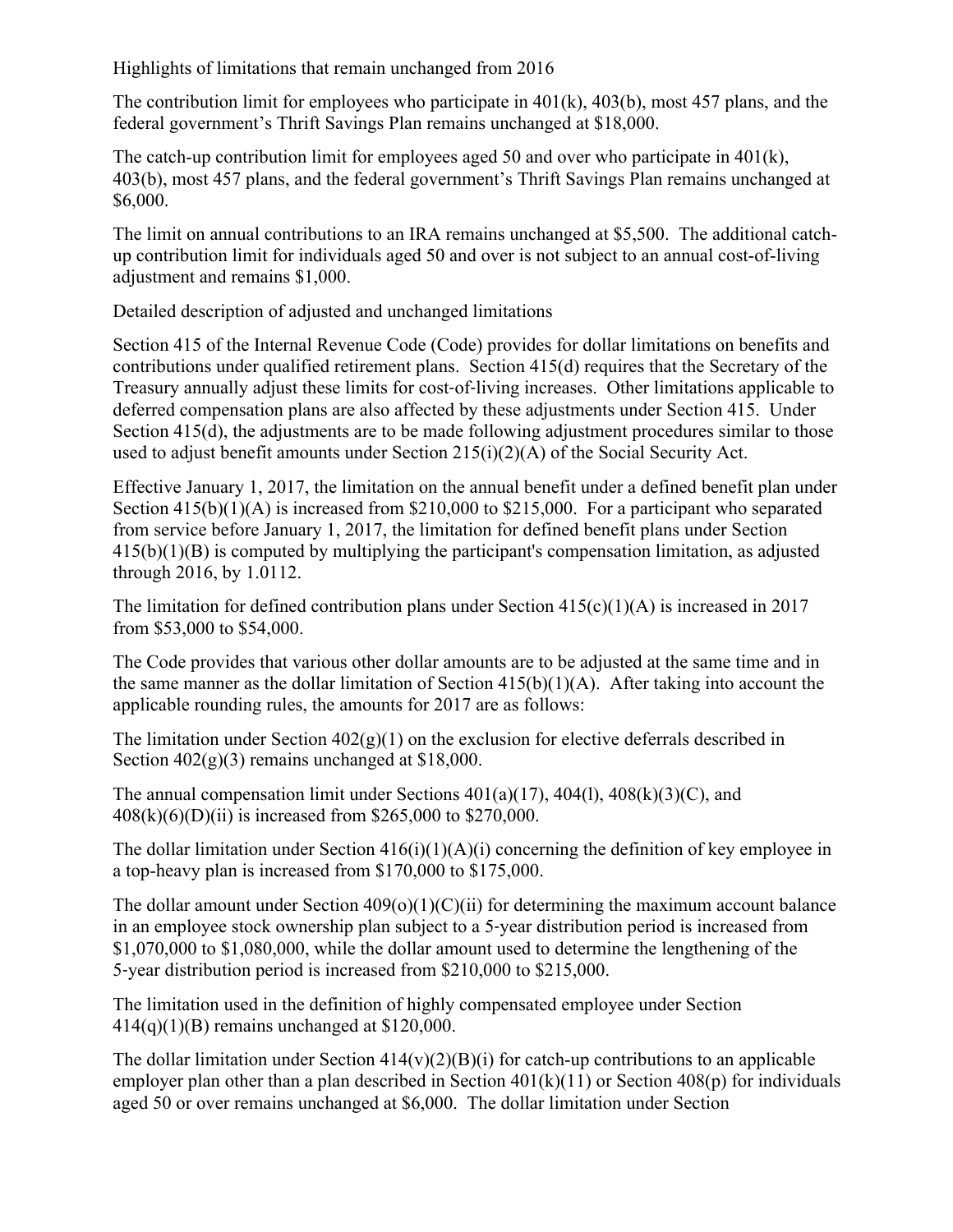$414(v)(2)(B)(ii)$  for catch-up contributions to an applicable employer plan described in Section  $401(k)(11)$  or Section  $408(p)$  for individuals aged 50 or over remains unchanged at \$3,000.

The annual compensation limitation under Section  $401(a)(17)$  for eligible participants in certain governmental plans that, under the plan as in effect on July 1, 1993, allowed cost-of-living adjustments to the compensation limitation under the plan under Section 401(a)(17) to be taken into account, is increased from \$395,000 to \$400,000.

The compensation amount under Section  $408(k)(2)(C)$  regarding simplified employee pensions (SEPs) remains unchanged at \$600.

The limitation under Section  $408(p)(2)(E)$  regarding SIMPLE retirement accounts remains unchanged at \$12,500.

The limitation on deferrals under Section 457(e)(15) concerning deferred compensation plans of state and local governments and tax-exempt organizations remains unchanged at \$18,000.

The limitation under Section  $664(g)(7)$  concerning the qualified gratuitous transfer of qualified employer securities to an employee stock ownership plan remains unchanged at \$45,000.

The compensation amount under Section  $1.61-21(f)(5)(i)$  of the Income Tax Regulations concerning the definition of "control employee" for fringe benefit valuation remains unchanged at \$105,000. The compensation amount under Section  $1.61-21(f)(5)(iii)$  remains unchanged at \$215,000.

The dollar limitation on premiums paid with respect to a qualifying longevity annuity contract under Section 1.401(a)(9)-6, A-17(b)(2)(i) of the Income Tax Regulations remains unchanged at \$125,000.

The Code provides that the \$1,000,000,000 threshold used to determine whether a multiemployer plan is a systemically important plan under Section  $432(e)(9)(H)(v)(III)(aa)$  is adjusted using the cost-of-living adjustment provided under Section  $432(e)(9)(H)(v)(III)(bb)$ . After taking the applicable rounding rule into account, the threshold used to determine whether a multiemployer plan is a systemically important plan under Section  $432(e)(9)(H)(v)(III)(aa)$  remains unchanged for 2017 at \$1,012,000,000.

The Code also provides that several retirement-related amounts are to be adjusted using the costof-living adjustment under Section 1(f)(3). After taking the applicable rounding rules into account, the amounts for 2017 are as follows:

The adjusted gross income limitation under Section 25B(b)(1)(A) for determining the retirement savings contribution credit for married taxpayers filing a joint return remains unchanged at \$37,000; the limitation under Section 25B(b)(1)(B) remains unchanged at \$40,000; and the limitation under Sections  $25B(b)(1)(C)$  and  $25B(b)(1)(D)$  is increased from \$61,500 to \$62,000.

The adjusted gross income limitation under Section 25B(b)(1)(A) for determining the retirement savings contribution credit for taxpayers filing as head of household remains unchanged at \$27,750; the limitation under Section 25B(b)(1)(B) remains unchanged at \$30,000; and the limitation under Sections  $25B(b)(1)(C)$  and  $25B(b)(1)(D)$  is increased from \$46,125 to \$46,500.

The adjusted gross income limitation under Section  $25B(b)(1)(A)$  for determining the retirement savings contribution credit for all other taxpayers remains unchanged at \$18,500; the limitation under Section 25B(b)(1)(B) remains unchanged at \$20,000; and the limitation under Sections 25B(b)(1)(C) and 25B(b)(1)(D) is increased from \$30,750 to \$31,000.